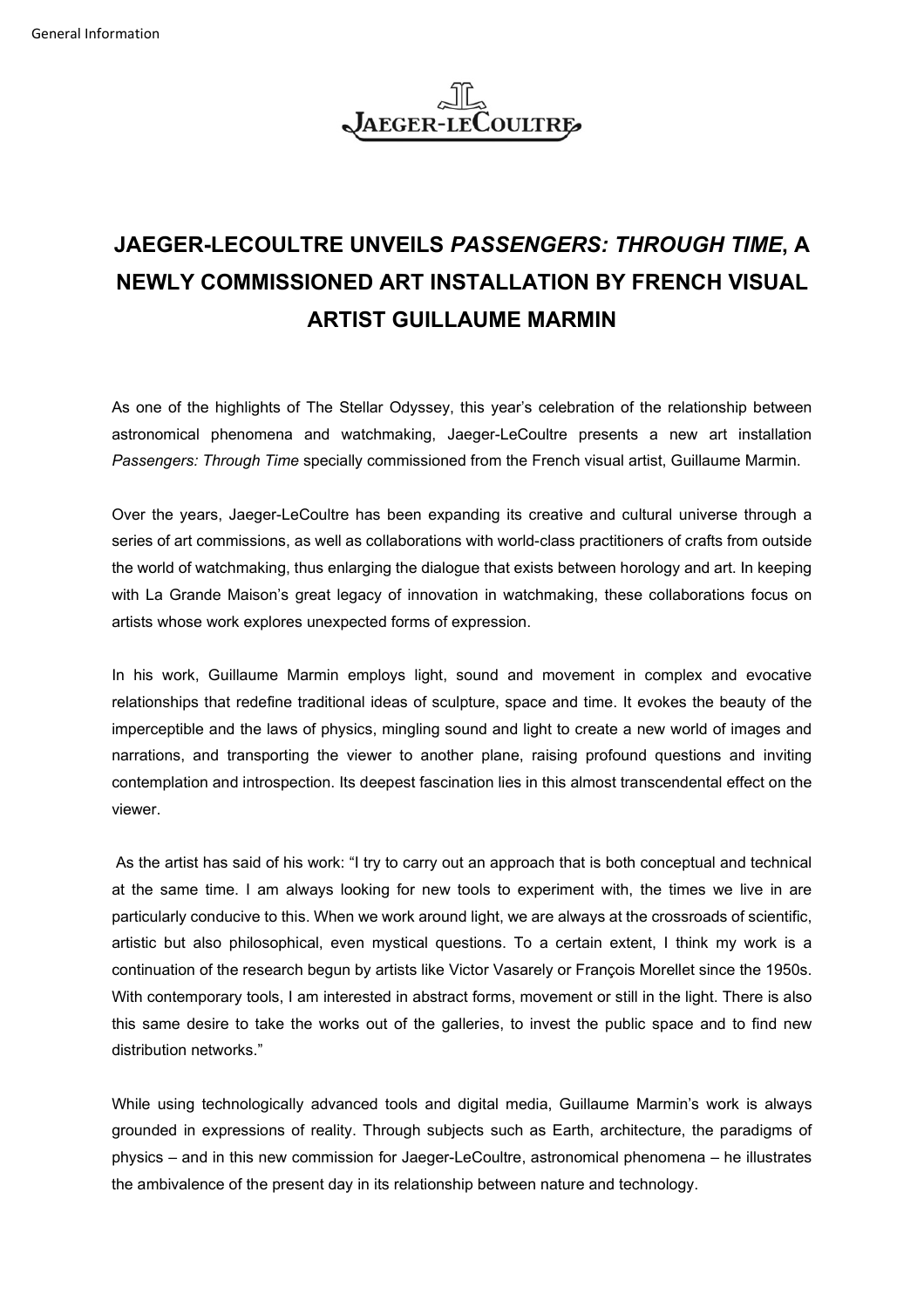

"We are delighted to be working with Guillaume," says Catherine Rénier, Chief Executive Officer of Jaeger-LeCoultre. "The way his work sparks the imagination and creates a sense of awe and wonder captures perfectly the feeling we get when we look at the night sky and contemplate the movements of the stars and planets. In this sense, as well as the elegance and underlying complexity of his systems, we see an exact parallel with watchmaking. As it explores the very meaning of time, *Passengers: Through Time* is an outstanding expression of our Stellar Odyssey theme this year."

## **Passengers: Through Time**

In partnership with Jaeger-LeCoultre, Guillaume Marmin has created an entirely new chapter for his acclaimed installation, *Passengers*. This second chapter, *Passengers: Through Time*, focuses on celestial and astronomical observation, offering its visitors – or 'passengers' – an exploration of the links between time, space and light, as described by the theory of relativity.

"The challenge of this project is to make perceptible the relationship between the observation of the sky and the measurement of time," says Guillaume Marmin "From exchanges with astronomers and watchmakers, I imagined an art installation capable of transcribing the links that unite time and space. Its visual and sound content is constantly renewed thanks to a program established according to the geographical coordinates of each exhibition venue, the solar and lunar calendars, and the timetables. Through a kinetic device composed of games of reflections, the installation can be perceived as a spatio-temporal excursion in which we would be the protagonists. »

The intense planning phase of *Passengers: Through Time* included a deep consultation between the artist and the Institute of Planetology and Astrophysics of Grenoble, which enabled him to identify and model the relationship between time and the cosmos in the light of contemporary knowledge. Employing generative programming to transcribe the data he collected during this phase, he has created an immersive and inspiring environment that enables us to momentarily approach the beauty of the unseen and the mathematical foundation of reality.

Through a kinetic device contained within a walk-through capsule and made up of visual and sound movements, infinite reflections and dizzying perspectives, the installation takes visitors on a stellar excursion in which they are the protagonists. In the passengers' minds, this complex and evocative interplay of light, sound and movement captures the vastness of the cosmos, inviting reflection on the fundamental question of what time really is.

As *Passengers: Through Time* will travel to various global destinations as an integral part of the Stellar Odyssey Exhibition, its content will be perpetually modified in alignment with the solar calendar and the geographical coordinates of each exhibition site, thus expressing celestial phenomena in real time and place.